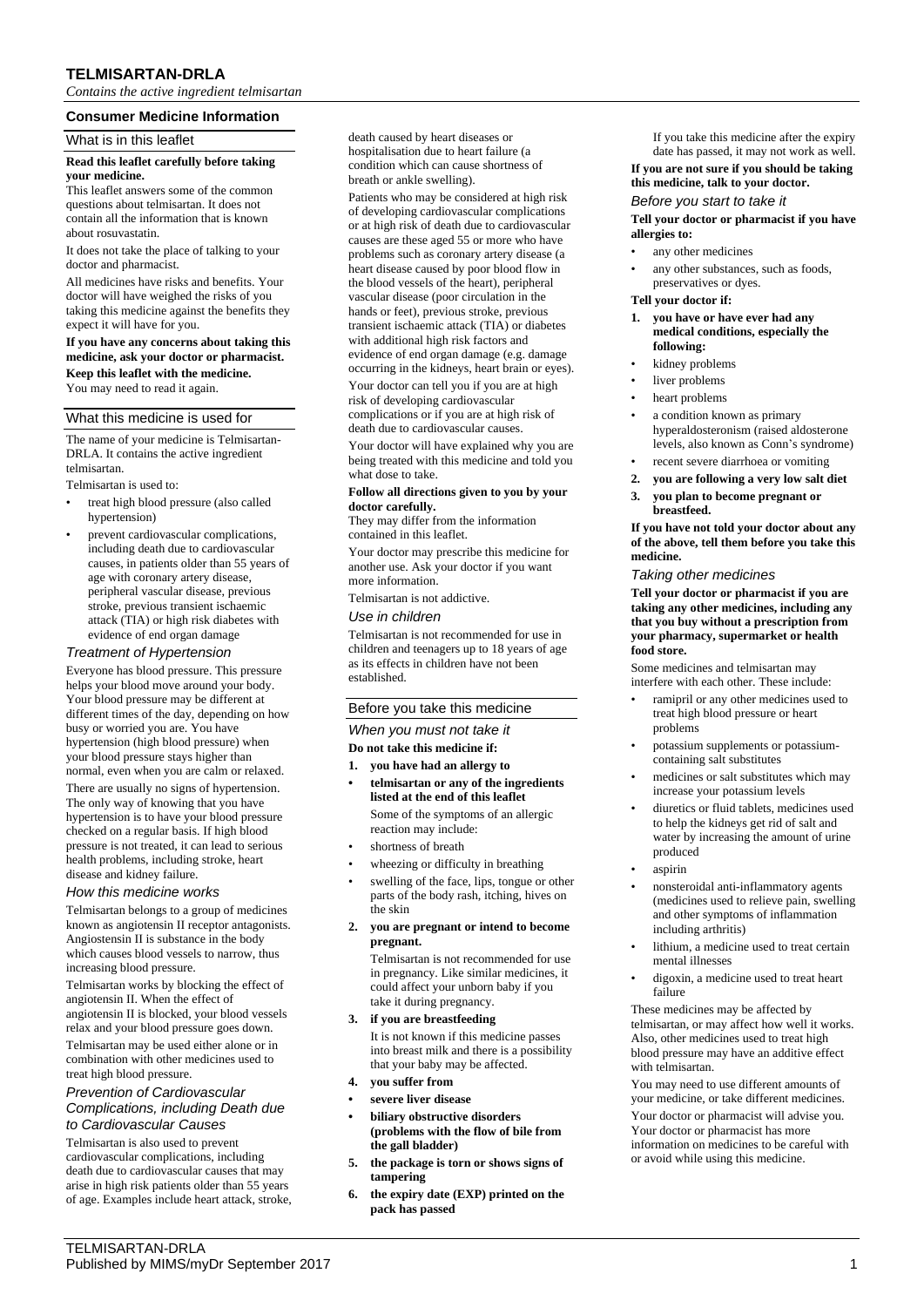## How to take it

**Follow all directions given to you by your doctor or pharmacist carefully.** They may differ from the information

contained in this leaflet.

Your doctor or pharmacist will tell you how many tablets you will need to take each day. This depends on your condition and whether or not you are taking any other medicines.

#### **If you do not understand the instructions on the label, ask your doctor or pharmacist for help.**

#### *How much to take*

#### **For the Treatment of Hypertension**

The usual dose of telmisartan for adults is one 40 mg tablet once a day.

If your blood pressure is still too high after 4- 8 weeks of starting treatment, your doctor may increase your dose to 80 mg.

#### **For the Prevention of Cardiovascular Complications, including Death due to Cardiovascular Causes**

The usual dose of telmisartan is one 80 mg tablet once a day.

Depending on how you respond to the treatment, your doctor may suggest a higher or lower dose.

#### **It is important to take this medicine exactly as your doctor or pharmacist has told you.**

#### *How to take it*

Swallow each tablet whole with a full glass of water.

You can take telmisartan with or without food.

## *When to take it*

## **Take this medicine once a day, at about the same time each day, either morning or evening.**

Keeping a regular time for taking your medicine will help to remind you to take it. It does not matter whether you take it with food or on an empty stomach.

## **If you are not sure when to take this medicine, ask your doctor.**

*How long to take it*

## **You must continue to take it as directed, until your doctor tells you to stop.**

Telmisartan helps to control your high blood pressure, and/or prevents you from developing cardiovascular complications, but does not cure it. It is important to keep taking this medicine every day even if you feel well. People who have high blood pressure often feel well and do not notice any signs of this problem.

### *If you forget to take it*

**If it is almost time for your next dose, skip the dose you missed and take your next dose when you are meant to. Otherwise, take the dose as soon as you remember, and then go back to taking it as you would normally.**

#### **Do not double the dose to make up for the one you missed.**

This may increase the chance of you getting unwanted side effects.

If you have trouble remembering when to take your medicine, ask your pharmacist for some hints.

## *If you take too much (overdose)*

**If you think that you or anyone else may have taken too much of this medicine, immediately telephone your doctor or the Poisons Information Centre (Tel: 13 11 26 in Australia) for advice. Alternatively go to the Accident and Emergency department at your nearest hospital.**

**Do this even if there are no signs of** 

## **discomfort or poisoning. You may need urgent medical attention.**

If you take too much telmisartan you may feel dizzy, light-headed or faint. Your heartbeat may be faster or slower than usual. You may experience rapid, shallow breathing or cold, clammy skin. This is because your blood pressure is too low.

#### While you are taking this medicine

### *Things you must do*

**If you are about to be started on any new medicine, tell your doctor and pharmacist that you are using this medicine.**

**Tell all the doctors, dentists and pharmacists who are treating you that you are using this medicine.**

**If you become pregnant while you are using this medicine, stop using it and tell your doctor immediately.**

You should not take this medicine while you are pregnant.

#### **If you feel that this medicine is not helping your condition, tell your doctor or pharmacist.**

**Tell your doctor if, for any reason, you have not taken this medicine exactly as prescribed.**

Otherwise, your doctor may think that it was not effective and change your treatment unnecessarily.

#### **If you are going to have surgery, tell your doctor and anaesthetist that you are taking this medicine.**

Telmisartan may affect some medicines you receive during surgery.

*Things you must not do*

**Do not:**

- Stop taking your medicine, or change the dosage, without first discussing it with your doctor.
- Give this medicine to anyone else, even if their symptoms seem similar to yours
- Take your medicine to treat any other condition unless your doctor or pharmacist tells you to
- Let yourself run out of medicine over the weekend or on holidays

## *Things to be careful of*

#### **Be careful driving a car or operating machinery until you know how this medicine affects you.**

Like other medicines used to treat high blood pressure, telmisartan may cause sleepiness, dizziness or light-headedness in some people.

#### **If you have any of these symptoms, do not drive, operate machinery or do anything else that could be dangerous.**

You may feel dizzy or light-headed when you begin to take telmisartan, especially if you are also taking a diuretic (or fluid tablet) or if you are dehydrated.

#### **If this medicine makes you feel dizzy or light-headed, be careful when getting up from a sitting or lying position.**

Standing up slowly, especially when you get up from a bed or chair, will help your body get used to the change in position and blood pressure. If this problem continues or gets worse, talk to your doctor.

**If you exercise, or if you sweat, or if the weather is hot, you should drink plenty of water.**

# Side effects

### **Tell your doctor or pharmacist as soon as possible if you do not feel well while you are taking this medicine.**

All medicines have some unwanted side effects. Sometimes they are serious, but most of the time they are not. Your doctor has weighed the risks of using this medicine against the benefits they expect it will have for you.

### **Do not be alarmed by this list of possible side effects.**

You may not experience any of them.

**Tell your doctor or pharmacist if you notice any of the following and they worry you:**

- dizziness or lightheadedness when you stand up especially when getting up from a sitting or lying position
- dizziness or spinning sensation, fainting
- tiredness or weakness
- 'flu-like' symptoms
- pain in the chest
- diarrhoea
- indigestion
- stomach pain or discomfort
- wind or excessive gas in the stomach or bowel (flatulence)
- upper respiratory tract infections
- shortness of breath
- back pain
- aching muscles, not caused by exercise (myalgia)
- muscle spasms or leg cramps or leg pain
- painful joints (arthralgia)
- tendon pain or tendinitis-like symptoms
- urinary tract infections (including cystitis)
- trouble sleeping (insomnia)
- feeling anxious
- depression
- fast or slow heart beats
- visual disturbance
- increased sweating
- dry mouth
- allergic skin reactions including skin rash (eczema); itchiness (pruritus); redness of the skin (erythema)
- symptoms that may indicate low blood sugar levels in the blood, such as sweating, weakness, hunger, dizziness, trembling, headache or numbness (especially in diabetic patients)
- abnormal liver functions
- symptoms that may indicate a worsening of the kidney
- function, such as passing little or no urine, drowsiness, nausea, vomiting,